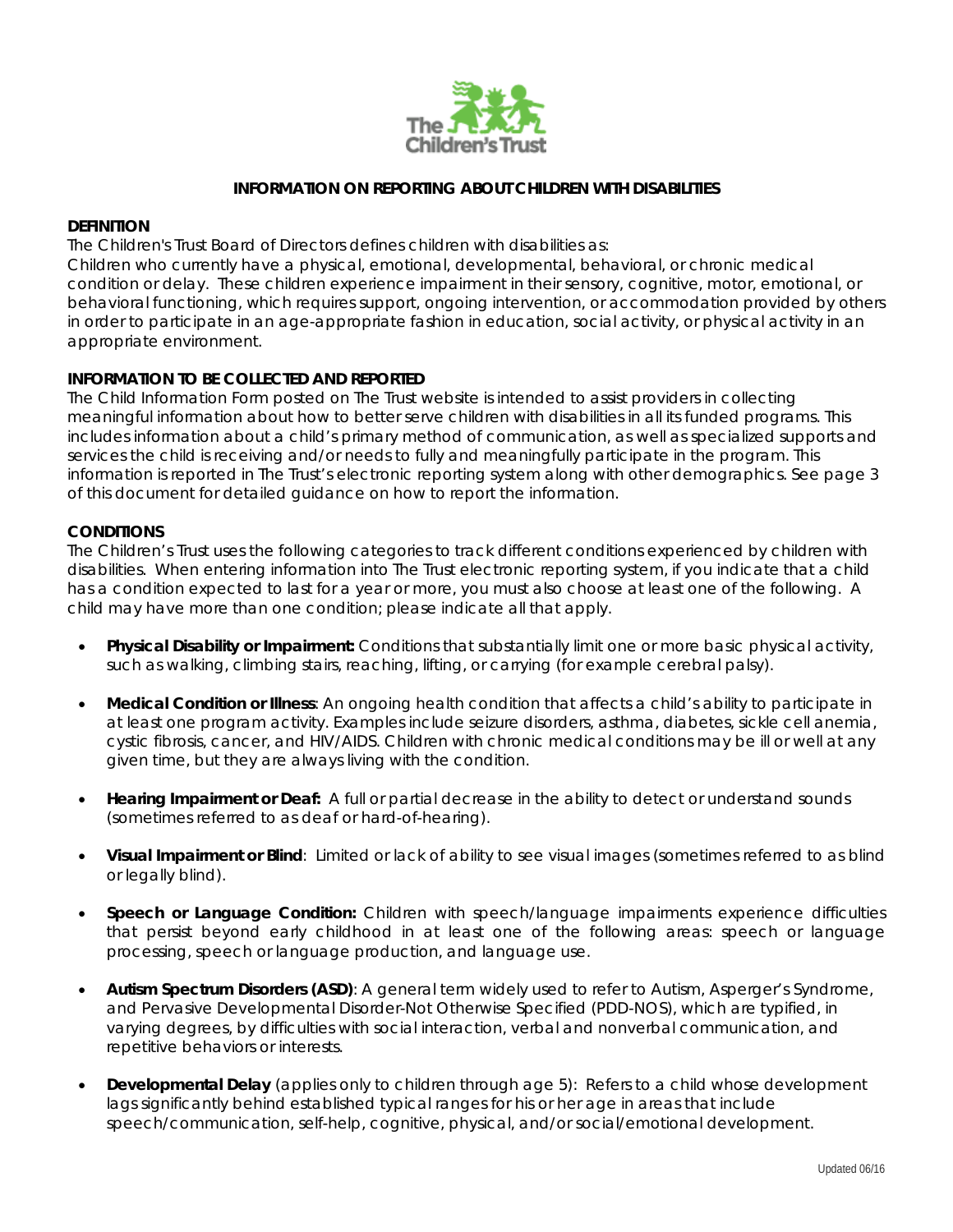- **Learning disability (if school-age)**: This may include learning disabilities, which involve a discrepancy between achievement and intellectual ability in one or more of the following areas: oral expression, listening comprehension, written expression, basic reading skills, reading comprehension, mathematical calculation, and mathematical reasoning.
- **Problems with Attention or Hyperactivity (ADHD/ADD):** Attention Deficit Hyperactivity Disorder is characterized by an individual having difficulty focusing on a task and maintaining concentration, being overly active and/or having difficulty with impulse control.
- **Problems with Depression or Anxiety:** Depression refers to a condition characterized by feelings of sadness, despair, and discouragement. Anxiety is characterized by nervousness, fear, apprehension, and worrying.
- **Problems with Aggression or Temper:** Aggression is a form of behavior designed to hurt someone else, either emotionally or physically. It is often accompanied by quick or intense feelings of anger.
- **Intellectual/Developmental Disability** (applies only to children over age 5): Refers to limitations both in intellectual functioning and the ability to independently conduct activities of daily living.

#### **OTHER PRIORITY POPULATIONS**

While The Children's Trust is focused on supporting all children in our community, one of our guiding principles specifies that we target early intervention and prevention services to our most vulnerable children, families and neighborhoods. In addition to children with disabilities and special health and mental health care needs, some other vulnerable populations include children of migrant parents and children involved in the dependency and/or delinquency systems.

#### **DEFINITIONS**

- **Children involved in the dependency system:** Children involved with DCF, Our Kids, full case management agencies, dependency and/or family courts.
- **Children involved in the delinquency system:** Children involved with the Department of Juvenile Justice (DJJ), Juvenile Services Department, and/or diversion/Civil Citation programs.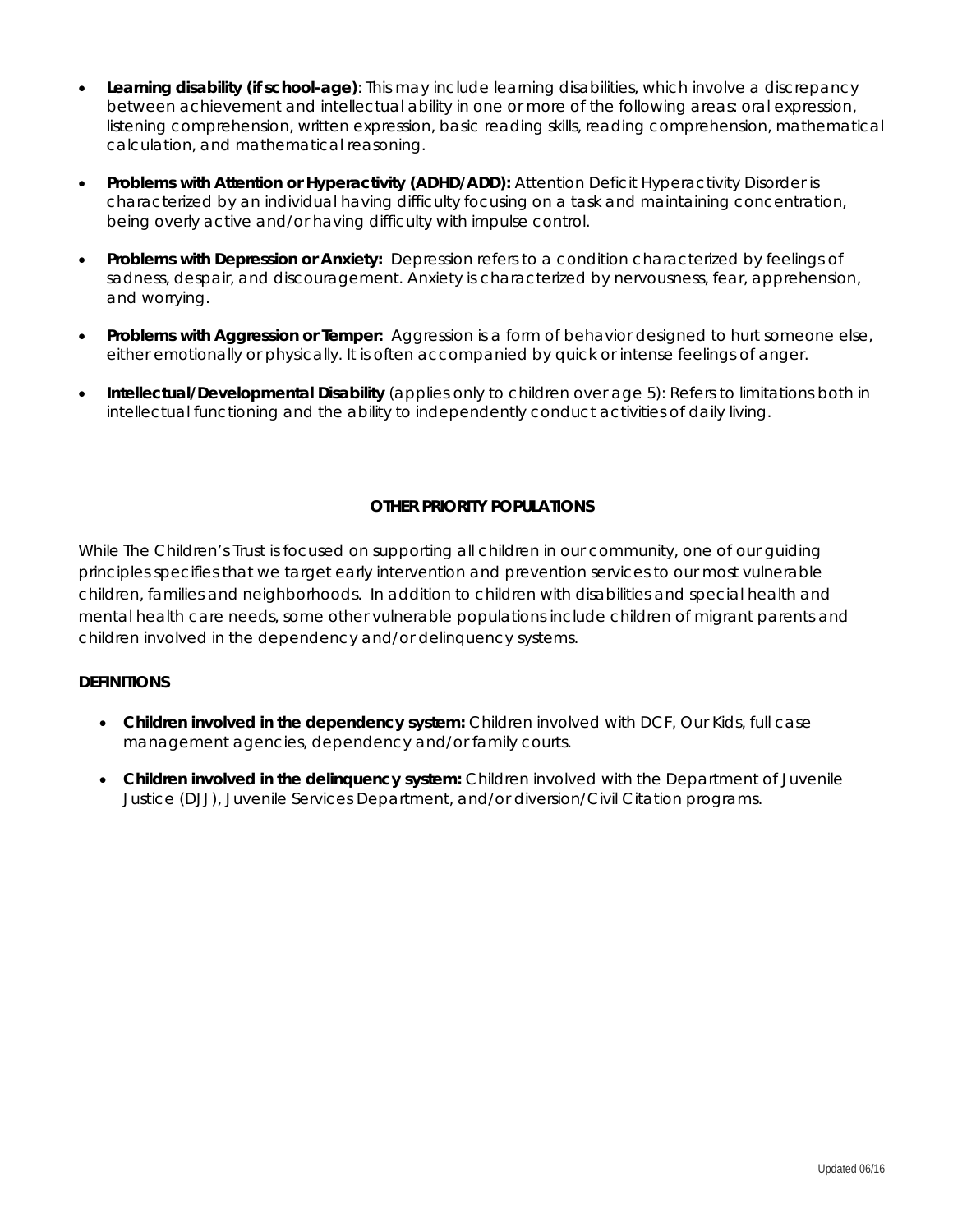

# **NEW SPECIAL NEEDS AND DISABILITIES QUESTIONS HOW TO ENTER THE DATA IN SAMIS**

## *REMIND ME WHAT ARE THE NEW QUESTIONS AGAIN?*

| THESE FIRST TWO QUESTIONS MUST BE ENTERED IN SAMIS FOR EVERY CHILD<br>(Regardless if he/she has a disability)<br>What are the main ways your child communicates? |                                                                                                                                                                                                            |  |  |  |  |
|------------------------------------------------------------------------------------------------------------------------------------------------------------------|------------------------------------------------------------------------------------------------------------------------------------------------------------------------------------------------------------|--|--|--|--|
|                                                                                                                                                                  |                                                                                                                                                                                                            |  |  |  |  |
| $\Box$ Speaks and is easily understood                                                                                                                           | $\Box$ Uses communication devices like pictures or a board                                                                                                                                                 |  |  |  |  |
| $\Box$ Speaks but is difficult to understand                                                                                                                     | $\Box$ Uses gestures like pointing, pulling or blinking                                                                                                                                                    |  |  |  |  |
| $\Box$ Uses sign language                                                                                                                                        | $\Box$ Uses sounds that are not words like crying or<br>grunting                                                                                                                                           |  |  |  |  |
| What, if any, help does your child receive at this time?                                                                                                         |                                                                                                                                                                                                            |  |  |  |  |
| $\Box$ Speech/language therapy                                                                                                                                   | $\Box$ Special education services in school                                                                                                                                                                |  |  |  |  |
| $\Box$ Occupational therapy (OT)                                                                                                                                 | $\Box$ Behavioral therapy or services                                                                                                                                                                      |  |  |  |  |
| $\Box$ Physical therapy (PT)                                                                                                                                     | □ Counseling for emotional concerns                                                                                                                                                                        |  |  |  |  |
| $\Box$ Daily medication (not including vitamins)                                                                                                                 | $\Box$ None                                                                                                                                                                                                |  |  |  |  |
|                                                                                                                                                                  |                                                                                                                                                                                                            |  |  |  |  |
|                                                                                                                                                                  | THIS QUESTION REPLACES THE "DISABILITY YES/NO" QUESTION ASKED IN THE PAST.                                                                                                                                 |  |  |  |  |
|                                                                                                                                                                  |                                                                                                                                                                                                            |  |  |  |  |
| What conditions does your child have that are expected to last for a year or more?                                                                               |                                                                                                                                                                                                            |  |  |  |  |
| $\Box$ Physical disability or impairment                                                                                                                         | □ Developmental delay (only if under age 5)                                                                                                                                                                |  |  |  |  |
| $\Box$ Medical condition or illness                                                                                                                              | $\Box$ Problems with learning (if school-age)                                                                                                                                                              |  |  |  |  |
| $\Box$ Hearing impairment or deaf                                                                                                                                | $\Box$ Problems with attention or hyperactivity (ADHD/ADD)                                                                                                                                                 |  |  |  |  |
| $\Box$ Visual impairment or blind                                                                                                                                | $\Box$ Problems with depression or anxiety                                                                                                                                                                 |  |  |  |  |
| $\Box$ Speech or language condition                                                                                                                              | $\Box$ Problems with aggression or temper                                                                                                                                                                  |  |  |  |  |
| $\Box$ Autism spectrum disorder                                                                                                                                  | $\Box$ Intellectual/developmental disability (over age 5)                                                                                                                                                  |  |  |  |  |
|                                                                                                                                                                  | $\Box$ None of the above                                                                                                                                                                                   |  |  |  |  |
| If the Parent checked any of the conditions                                                                                                                      |                                                                                                                                                                                                            |  |  |  |  |
| identified, the answer to the question in                                                                                                                        | If the Parent checked only the "None of the above" box,                                                                                                                                                    |  |  |  |  |
| <b>SAMIS should be "YES"</b>                                                                                                                                     | the answer to the question in SAMIS should be "NO"                                                                                                                                                         |  |  |  |  |
|                                                                                                                                                                  |                                                                                                                                                                                                            |  |  |  |  |
|                                                                                                                                                                  |                                                                                                                                                                                                            |  |  |  |  |
|                                                                                                                                                                  | If you marked "None of the above" on the question above, please skip the next two questions and sign<br>below. If you marked any other answer above, please answer the remaining questions and sign below. |  |  |  |  |
| children of the same age can do?                                                                                                                                 | Do any of the conditions marked above make it harder for your child to do things that other<br>$\Box$ No<br>$\Box$ Yes                                                                                     |  |  |  |  |

**To support your child's successful participation in this program, in what areas might s/he need extra assistance?** □ No specific help needed

- $\Box$  Holding a crayon/pencil, writing, using scissors or other fine motor tasks
- $\square$  Sports or physical activities like running or other gross motor tasks
- $\Box$  Managing feelings and behavior
- $\Box$  Academic, learning or reading activities
- □ Adapting activities to take into account a visual or hearing impairment
- $\Box$  Using assistive device(s) like a wheelchair, crutches, brace or walker
- $\square$  Personal services like help with feeding, toileting or changing clothes
- $\Box$  Other  $\rule{1em}{0.15mm}$